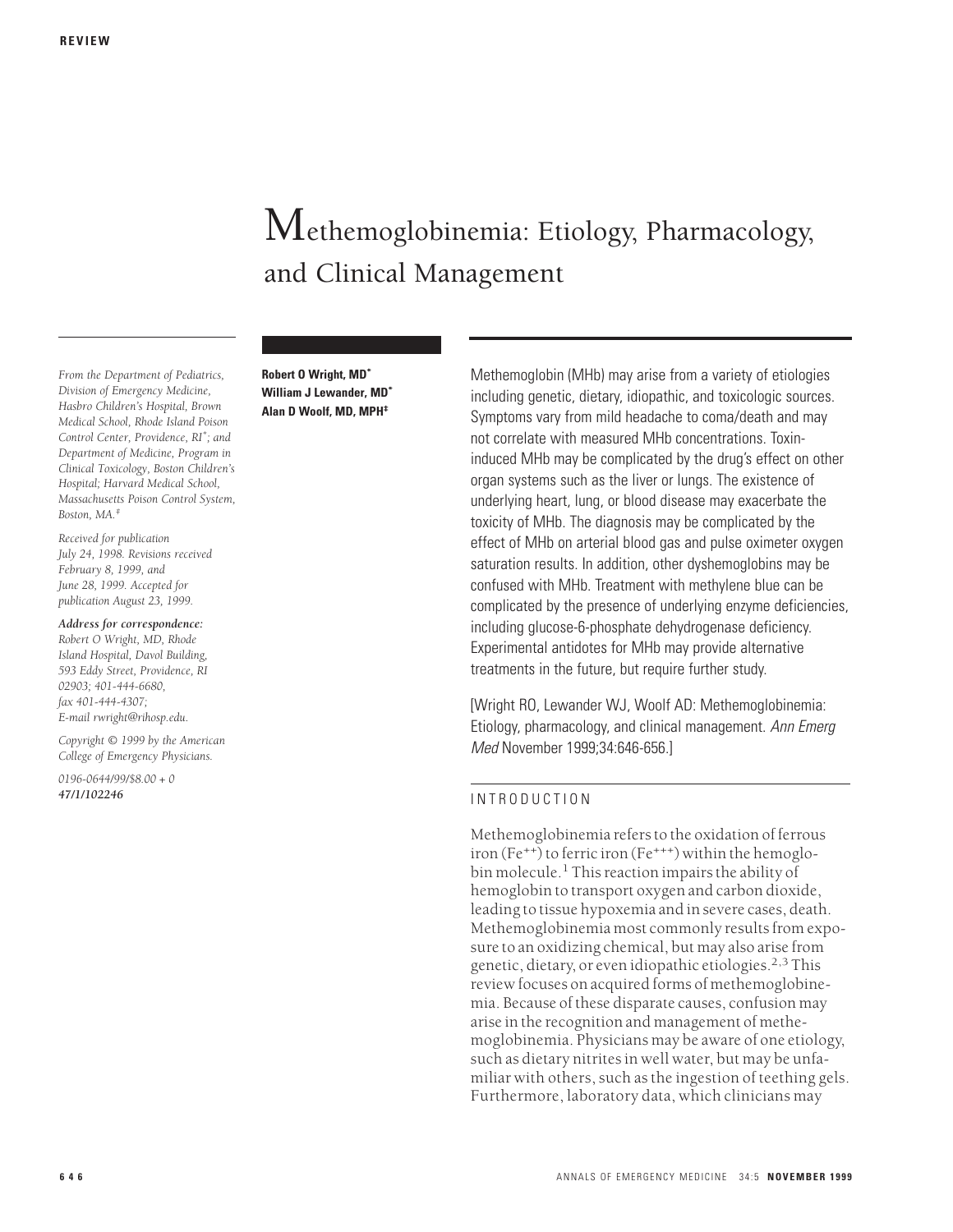believe to be diagnostic, may instead be falsely normal in methemoglobinemia, leading to misdiagnosis and underrecognition of the condition. Therefore, the purposes of this review are fourfold: (1) to summarize the biochemical properties by which methemoglobin (MHb) is formed, (2) to bring together its disparate etiologies into their common endpoints, (3) to illustrate diagnostic tests that yield falsely normal results in methemoglobinemia and those that provide reliable results, and (4) to highlight issues surrounding treatment and its potential complications.

# METHEMOGLOBINEMIA AND INTRACELLULAR OXIDATION

To understand oxidative toxicity and its potential complications, certain biochemical properties must first be reviewed. Oxidation involves the extraction of electrons from a substrate. Reduction involves the transfer of electrons to a substrate. A substance has been oxidized if it loses an electron, and if it gains an electron, it has been reduced.

Oxidation/reduction reactions are termed "redox" reactions because they always occur together, that is, for one substance to be reduced, another must be oxidized.<sup>1</sup> Highly reactive, unstable molecules with redox potential are often termed "free radicals." These free radicals can oxidize cellular enzymes inhibiting their function. These reactions may in turn lead to the formation of more free radicals. Some reactions cause the formation of covalent bonds between the arylating oxidant agent and cellular/ membrane proteins.<sup>4</sup> This covalent bond may cause disruption of cellular membrane integrity and enzymatic function. Unchecked, the process ultimately leads to cell lysis and death.5,6When oxidation occurs within the heme moiety of hemoglobin, MHb is formed. Inevitably, oxidation is also occurring elsewhere in the cell and may cause damage to other cellular enzymes and organelles. Whereas some agents may be specific in reacting with hemoglobin, most are not and methemoglobinemia is usually accompanied by some degree of hemolysis. In addition, if these oxidative reactions occur outside the vascular space, cell damage may also occur in other organs, such as the lungs or liver.

RBCs are uniquely susceptible to oxidant stress. RBCs carry oxygen in high concentration and are therefore continuously exposed to oxygen free radicals.7,8 Blood serves as the transport medium for oxidant xenobiotic agents after absorption from the gut, exposing RBCs to further potential oxidation. To combat these processes, a wide

variety of enzymatic systems exist that protect the RBC from oxidation reactions. However, unlike other cells, RBCs lack a nucleus and cannot synthesize new protein.<sup>9</sup> Enzymes that normally detoxify oxidant agents degrade with time. Therefore, older cells are more susceptible to oxidation, as they cannot detoxify drugs as well as younger cells.<sup>9</sup> Furthermore, RBCs also lack mitochondria and are less efficient than other cells in generating energy and cofactors necessary for chemical detoxification. These properties explain why blood toxicity, manifesting as hemolysis and methemoglobinemia, occurs more frequently than oxidative toxicity in other tissues.

#### PHYSICAL PROPERTIES OF METHEMOGLOBIN

Hemoglobin molecules contain iron within a porphyrin heme structure. The iron in hemoglobin is normally found in the Fe<sup>++</sup> state. The iron moiety of hemoglobin can be oxidized to the Fe<sup>+++</sup> state to form MHb.<sup>10</sup> Once MHb is formed, the molecule loses its ability to carry molecular oxygen. Because RBCs are bathed in oxygen, a certain amount of physiologic MHb formation occurs continuously.<sup>10</sup> Several endogenous reduction systems exist to maintain MHb in the reduced state, and in normal individuals only about 1% of total hemoglobin is MHb at any given time.<sup>10</sup> Because oxidized hemoglobin is incapable of carrying oxygen (or carbon dioxide), excess MHb leads to cyanosis, impaired aerobic respiration, metabolic acidosis, and in severe cases, death.

Hemoglobin is a tetrameric molecule, and the complete oxidation to MHb would represent a 4-electron loss. However, under conditions of oxidative stress, partial oxidation of the individual subunits predominates, and as such 8 different dimers may exist (there are 4 subunits to hemoglobin  $(\alpha, \beta)$  and 2 iron valences (Fe<sup>++</sup> and Fe<sup>+++</sup>); thus,  $\overline{8}$  different states can exist.<sup>1,10</sup> The nonoxidized portions of these hybrid valence forms have a high affinity for oxygen and shift the oxygen dissociation curve to the left.<sup>10</sup> In other words, any oxygen that is carried by the nonoxidized hemoglobin subunits is held on to more tightly and poorly released to tissues. This property is important clinically. For example, a patient with 35% MHb has a theoretical oxygen-carrying capacity of 65% of his or her hemoglobin. Functionally, however, this is not the case, because allosteric changes to the hemoglobin molecule cause oxygen to bind more tightly in the partially oxidized hemoglobin molecules. This increased affinity causes a left shift in the hemoglobin-oxygen saturation curve.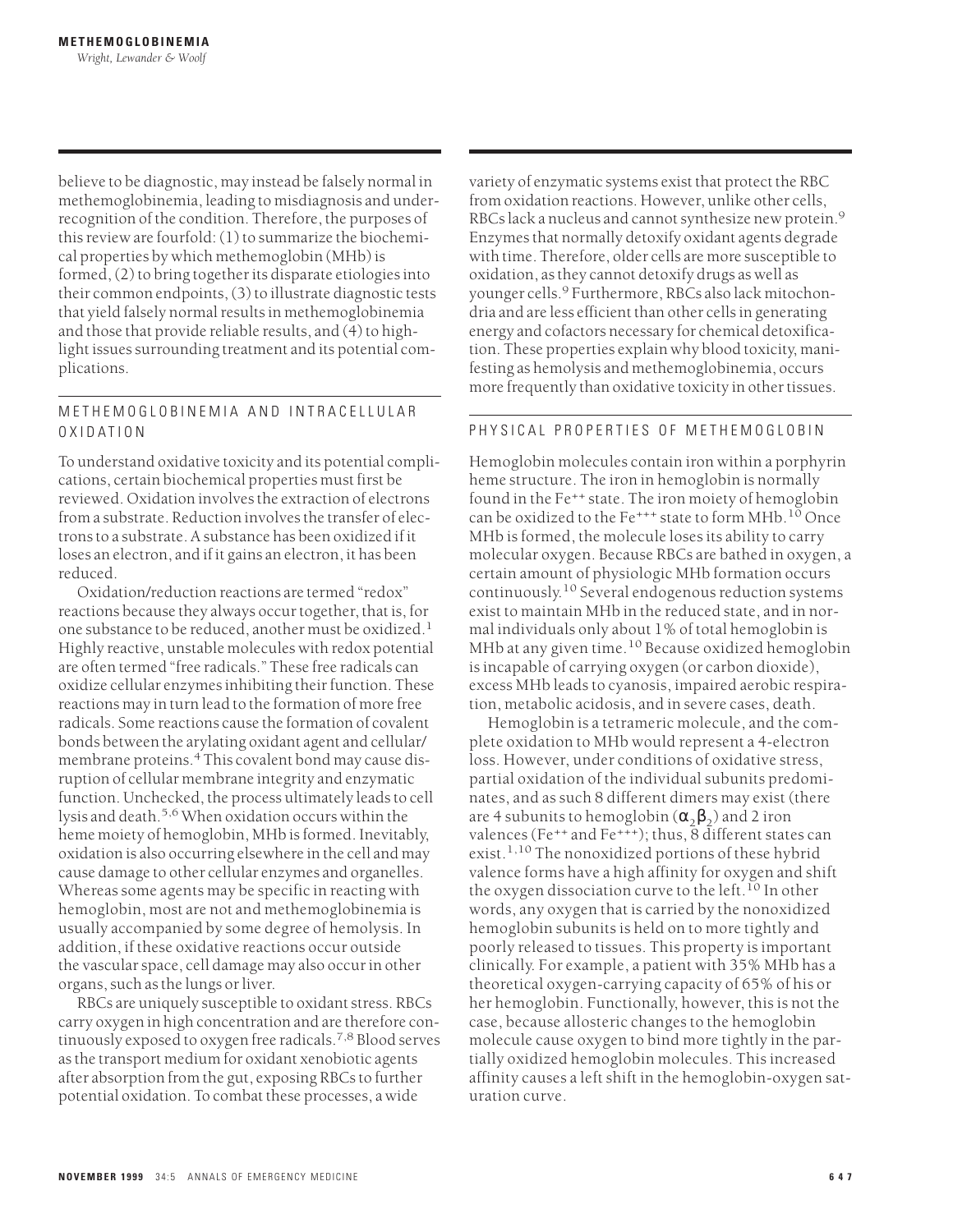Oxidation also results in a net positive charge to the MHb molecule compared with normal hemoglobin. MHb has high affinity for negative anions such as cyanide, fluoride, or chloride (CN–, F–, and Cl–) as opposed to the uncharged binding ligands ( $CO<sub>2</sub>$ , CO, and  $O_2$ ) of normal hemoglobin.<sup>1,10</sup>

# DIRECT ENDOGENOUS REDUCTION

Even in the absence of exogenous oxidative stress, endogenous oxidation from molecular oxygen would eventually convert enough hemoglobin to MHb to impair cellular respiration.<sup>10</sup> To combat this process, there are several enzyme systems in the RBC that inhibit oxidation or reduce MHb back to hemoglobin. The cytochrome- $b_5$ –MHb reductase system is the predominant system and accounts for approximately 99% of daily MHb reduction.<sup>10</sup> Ascorbic acid and glutathione account for small amounts of reduction. Other endogenous reducing agents include reduced flavin, tetrahydropterin, cysteamine, and reduced cysteine on protein molecules.2,3,10 The reconversion rate of MHb to hemoglobin in normal individuals is about 15% per hour.<sup>11</sup> This assumes no ongoing MHb production. This is a first-order kinetic reaction. For example, a subject with 40% MHb would be expected to have a level of 34% 1 hour later. Under normal circumstances, these enzymes/molecules play a minor role in reduction. However, patients with methemoglobinemia as a result of complete congenital cytochrome- $b<sub>5</sub>$  reductase deficiency are able to maintain MHb levels below 50%, and sometimes as low as 10%, suggesting that these minor pathways can reduce significant amounts of MHb when the cytochrome- $b<sub>5</sub>$  reductase pathway is overwhelmed.<sup>2</sup>

# **Cytochrome-b<sup>5</sup> (reduced nicotinamide adenine dinucleotide–dependent)–MHb reductase mechanism of action**

The predominant pathway by which MHb is reduced in the cell is a 2-enzyme system. Cytochrome  $b<sub>5</sub>$  is a cytosolic cytochrome. A second enzyme with a flavin moiety called cytochrome- $b<sub>5</sub>$  reductase is also necessary to reduce MHb.<sup>2,10</sup> Glycolytic intermediates that produce reduced nicotinamide adenine dinucleotide (NADH) serve as the original electron donors. NADH is a cofactor to cytochrome  $b_5$  reductase. Electrons travel from glycolytic intermediates to NADH to cytochrome- $b_5$  reductase to cytochrome  $b_5$  and finally to MHb (Figure 1). Older nomenclature may be

confusing because the 2-enzyme system is referred to as a single enzyme, NADH-MHb reductase.

# **Reduced nicotinamide adenine dinucleotide phosphate–MHb reductase**

Another enzyme that reduces MHb is reduced nicotinamide adenine dinucleotide phosphate (NADPH)–MHb reductase. Also known as NADPHflavin reductase and NADPH-MHb–diaphorase, under normal conditions this enzyme plays a negligible role in reducing MHb. It is actually a generalized reductase with an affinity for dyes, such as methylene blue, Nile blue, and divicine.<sup>12-14</sup> In the presence of the cofactor NADPH, this enzyme will reduce these dyes, which in turn reduce MHb (Figure 1). The primary function of this reductase is probably to metabolize oxidant xenobiotics and not MHb. It is somewhat fortuitous that the reduced form of methylene blue has a high affinity for MHb.

# INDIRECT ENDOGENOUS PROTECTIVE MECHANISMS

Protective mechanisms against oxidative stress include sulfation enzymes, ascorbic acid, and glutathione. These enzymes and peptides serve to detoxify oxidative exogenous chemicals and thereby indirectly prevent methemoglobinemia. Reduced glutathione is quantitatively the most important cellular antioxidant, and is of key importance in all cells for the preservation of protein sulfhydryl groups and to prevent oxidative damage in general.15,16 Glutathione is a minor pathway in the reduction of MHb. Glutathione may also metabolize potentially toxic xenobiotics to nontoxic intermediates by forming mercapturic acid conjugates.<sup>6</sup> Oxidized glutathione is cytotoxic and will diffuse out of cells if it is not reduced back to reduced glutathione.<sup>15</sup> Hence, oxidative stress in the presence of glucose-6-phosphate dehydrogenase (G6PD) deficiency leads to intracellular depletion of total glutathione.<sup>16</sup> Other enzymes involved in free radical metabolism include superoxide dismutase, catalase, and glutathione peroxidase. Despite the role these enzymes play in detoxifying agents that cause methemoglobinemia, congenital deficiencies of virtually all these proteins have been described, and none are associated with methemoglobinemia.<sup>10</sup> This is likely due to the extraordinary efficiency of the cytochrome  $b<sub>5</sub>$ /cytochrome- $b<sub>5</sub>$  reductase system in reducing MHb.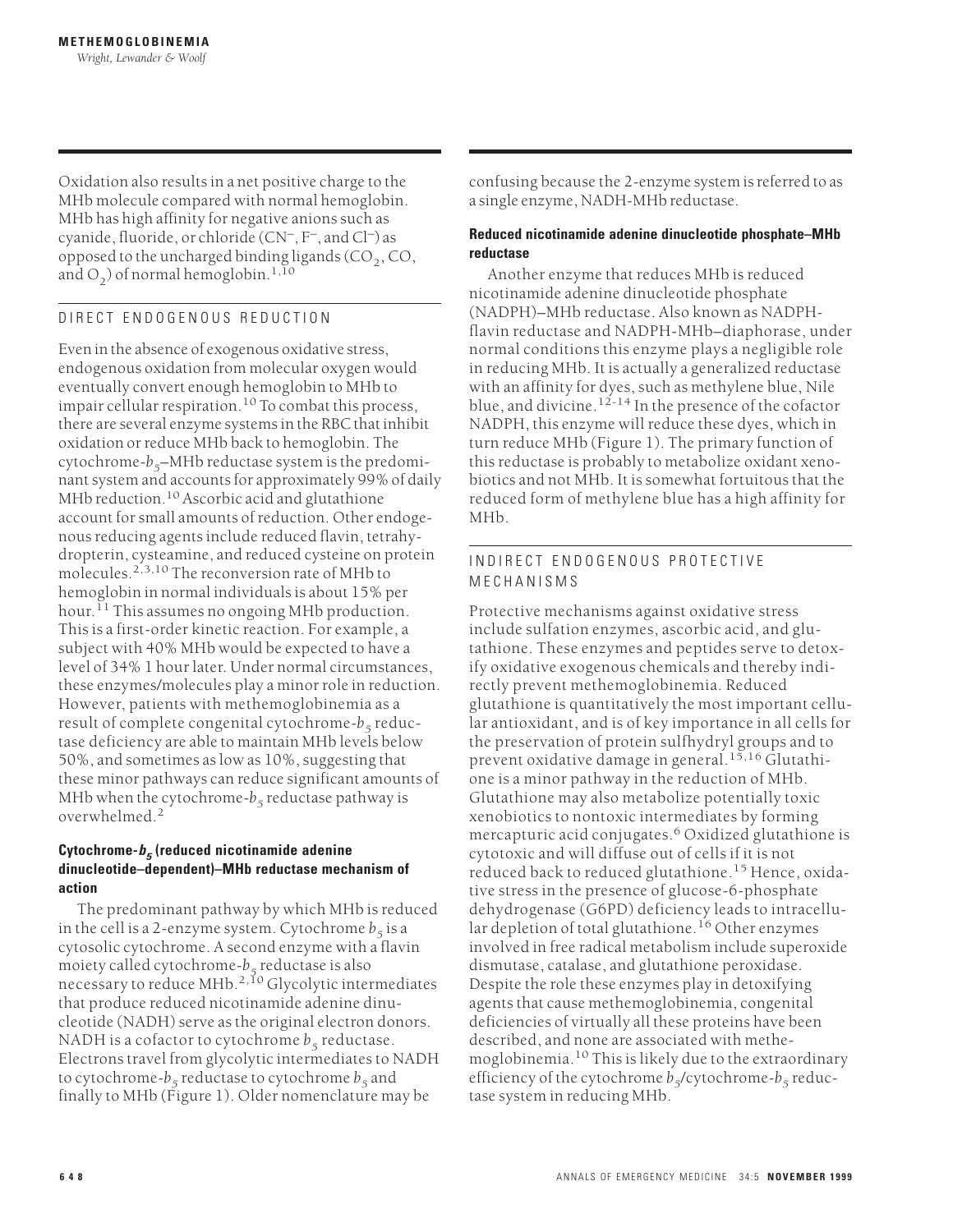# CLINICAL ETIOLOGY OF METHEMOGLOBIN

#### **Toxin-induced**

The most common cause of MHb is ingestion or skin exposure to an oxidizing agent. MHb is most common in children older than 6 months. Common agents are aniline, benzocaine, dapsone, phenazopyridine (pyridium), nitrites, nitrates, and naphthalene (Table 1). Oxidizing agents can be divided into those that directly oxidize hemoglobin and those that indirectly oxidize hemoglobin. Direct oxidizers react directly with hemoglobin to form MHb. Indirect oxidizers are actually powerful reducing

agents that reduce oxygen to the free radical  $O_2^-$ , or water to  $H_2O_2$ , which in turn oxidizes hemoglobin to MHb.

Many drugs that produce MHb are not themselves the causative agents. Instead these drugs are metabolized to an oxidative free radical. For example, aniline is metabolized by the cytochrome P-450 system to a free radical phenylhydroxylamine, which, like nitrite, reacts with  $O<sub>2</sub>$ to form oxygen free radicals and then MHb. Because of the variability in metabolism among individuals, not every patient may experience methemoglobinemia when exposed to such agents. This may explain why not every child who ingests benzocaine develops MHb. Only those who metabolize a significant amount of parent drug to the

**Figure 1.**

*Reduction of methemoglobin to hemoglobin. ATP, Adenosine triphosphate; HMS, hexose monophosphate shunt; MHb, methemoglobin; Hgb, hemoglobin. Cytochrome b<sub>5</sub> and cytochrome-b<sub>5</sub> reductase are actually 2 separate enzymes that transfer electrons from NADH to MHb to form reduced hemoglobin.*

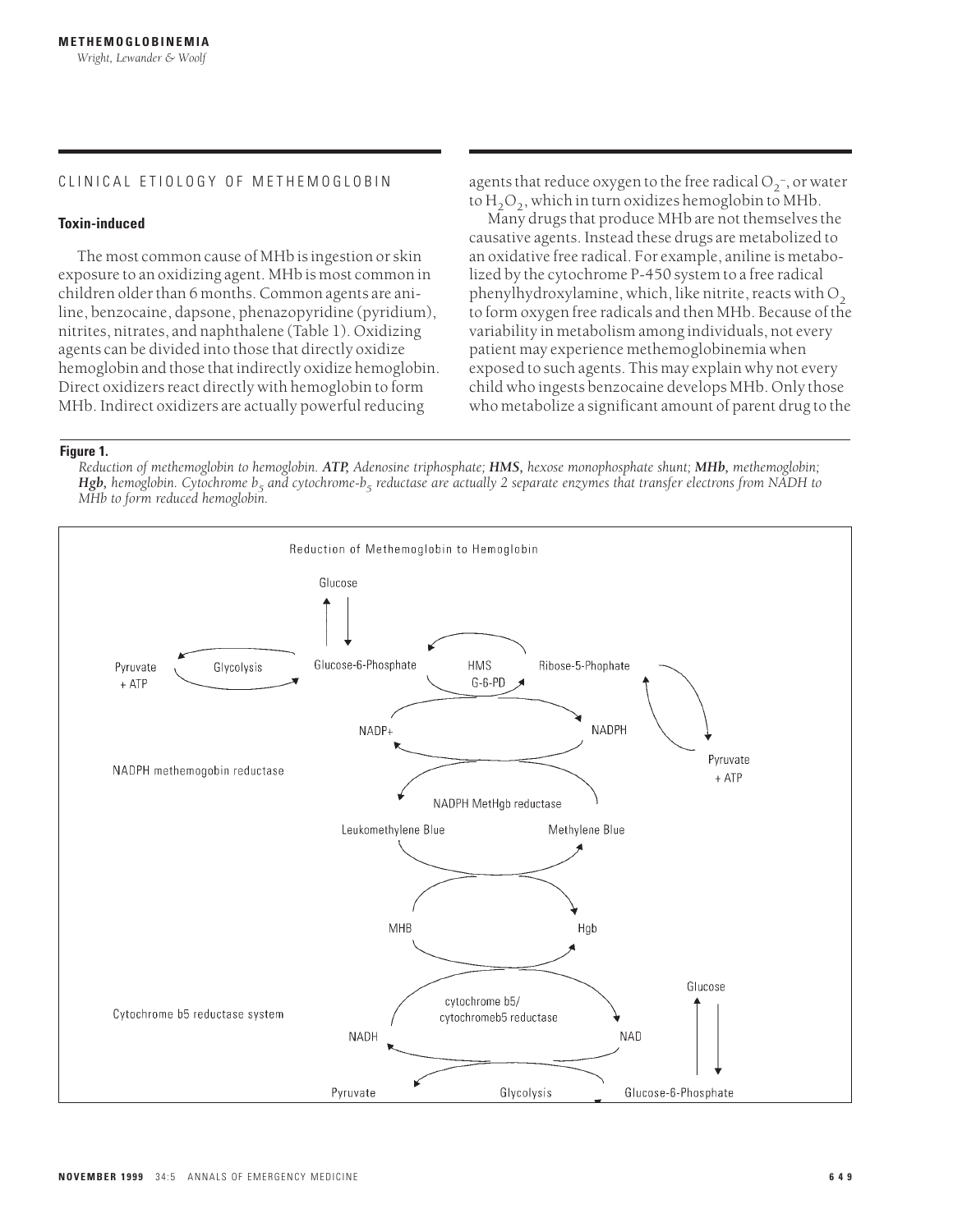toxic metabolite develop methemoglobinemia. Other factors, such as rate of absorption or enterohepatic recirculation, may influence the duration of toxin-induced methemoglobinemia. Chlorates (ie, sodium, potassium, barium) are very potent oxidizing agents used in the manufacture of explosives, matches, dyes, weed killers, as a mouthwash, and weak antiseptic*.* Poisoning is characterized by a latent period of several hours followed by nausea, vomiting, diarrhea, and then cyanosis (ie, methemoglobinemia), hemolysis, and renal failure.17 Nitrites can be absorbed through the skin and gastrointestinal tract, and others, like dapsone, may undergo enterohepatic circulation and produce prolonged MHb.<sup>18</sup>

#### **Acidosis**

The second most common cause of MHb is idiopathic, but related to systemic acidosis. MHb can be formed in young infants (<6 months) who develop severe metabolic acidosis, most commonly as a result of diarrhea and dehydration.19,20 Several risk factors may predispose young infants to develop methemoglobinemia. Small infants have quantitatively lower RBC levels of cytochrome- $b<sub>5</sub>$ reductase.<sup>21</sup> Levels at birth are only 50% to 60% of adult levels. Fetal hemoglobin is also more easily oxidized than adult-type hemoglobin, and the higher intestinal pH of infants may promote the growth of gram-negative organisms that convert dietary nitrates to nitrites, potent MHb inducers. Whether the oxidation is caused by nitrites formed by intestinal gram-negative bacterial flora, the presence of fetal hemoglobin, lower MHb-reducing enzyme levels during the first month of life, or formation of oxidative metabolites is unclear. No association with oxidant drugs has been established and the MHb resolves

#### **Table 1.**

*Common agents that produce methemoglobinemia.*

| Acetanilid<br>Alloxan<br>Aniline(dyes, ink)<br>Antipyrine<br>Arsine<br>Benzene derivatives<br>Benzocaine<br>Chlorates | Hydroxylamine<br>Lidocaine<br><b>Menadione</b><br>Metoclopramide<br>Methylene blue<br>Naphthalene<br>Nitrates*<br>Nitric oxide | Nitroprusside<br>Paraquat/Diquat<br>Phenacetin<br>Phenazopyridine<br>Phenol<br>Phenylhydrazine<br>Phenytoin<br>Prilocaine |
|-----------------------------------------------------------------------------------------------------------------------|--------------------------------------------------------------------------------------------------------------------------------|---------------------------------------------------------------------------------------------------------------------------|
| Chlorobenzene                                                                                                         | <b>Nitrites</b>                                                                                                                | Primaguine                                                                                                                |
| Chloroquine                                                                                                           | <b>Nitroalkanes</b>                                                                                                            | Smoke inhalation                                                                                                          |
| Dapsone<br>Dinitrophenol                                                                                              | Nitrochlorobenzene<br>Nitrofuran                                                                                               | Sulfonamide antibiotics<br>Trinitrotoluene                                                                                |
| Dinitrotoluene                                                                                                        | Nitroglycerin                                                                                                                  |                                                                                                                           |

Many chemicals may have oxidizing properties and this list is not complete. \* Chemical and food sources.

with time, suggesting that it is not inherited. An association with certain gram-negative, nitrite-forming bacteria, such as *Escherichia coli* or *Campylobacter jejuni,* has been suggested from clusters of cases; however, a definite etiologic pathogen has not been identified in all cases.<sup>22,23</sup> In addition, some cases have been associated with noninfectious diarrhea, such as cow's milk protein intolerance. There are also reports of infants with MHb and acidosis in the absence of diarrhea, specifically in an infant with renal tubular acidosis and vomiting but no diarrhea.<sup>24</sup> It may be that the common endpoint of acidosis is the greatest predisposing factor. There is evidence that endogenous MHb reduction is inhibited by an acidic pH and promoted by an alkaline pH.25,26 The exact cause, while still unknown, is likely multifactorial.

## **Dietary**

A third cause of MHb is dietary and is related to well water nitrates. This exposure deserves special consideration because it occurs in very young infants in whom toxic ingestions are extremely uncommon and often leads to delayed diagnosis and recurrent symptoms. A classic description of this syndrome was first noted in Iowa.<sup>27</sup> Typically, affected patients are very young infants who live in rural areas where the water source is a well containing high levels of nitrates, possibly from fertilizer runoff. Intestinal bacterial flora convert the nitrates to nitrites, which are potent Mhb-forming agents.<sup>28</sup>

## **Genetic**

The fourth cause of MHb is genetic. These patients present at, or very shortly after, birth with cyanosis. Two different deficiencies may be present: cytochrome- $b<sub>5</sub>$ reductase deficiency or cytochrome- $b_5$  deficiency.<sup>2,10</sup> Both are transmitted in an autosomal recessive pattern. These subjects have moderately elevated MHb levels that are usually well tolerated. Hemoglobin M describes a group of abnormal hemoglobin molecules.<sup>10</sup> This disorder is inherited in an autosomal dominant pattern. Presumably, the homozygous form is not compatible with life.

#### **NADPH-MHb reductase deficiency**

NADPH-MHb reductase deficiency has also been described, but does not lead to methemoglobinemia.<sup>10</sup> This enzyme is not responsible for endogenous MHb reduction, and only reduces MHb in the presence of an exogenous catalyzing agent such as methylene blue. When patients with this disorder develop chemically induced methemoglobin, they do not respond to con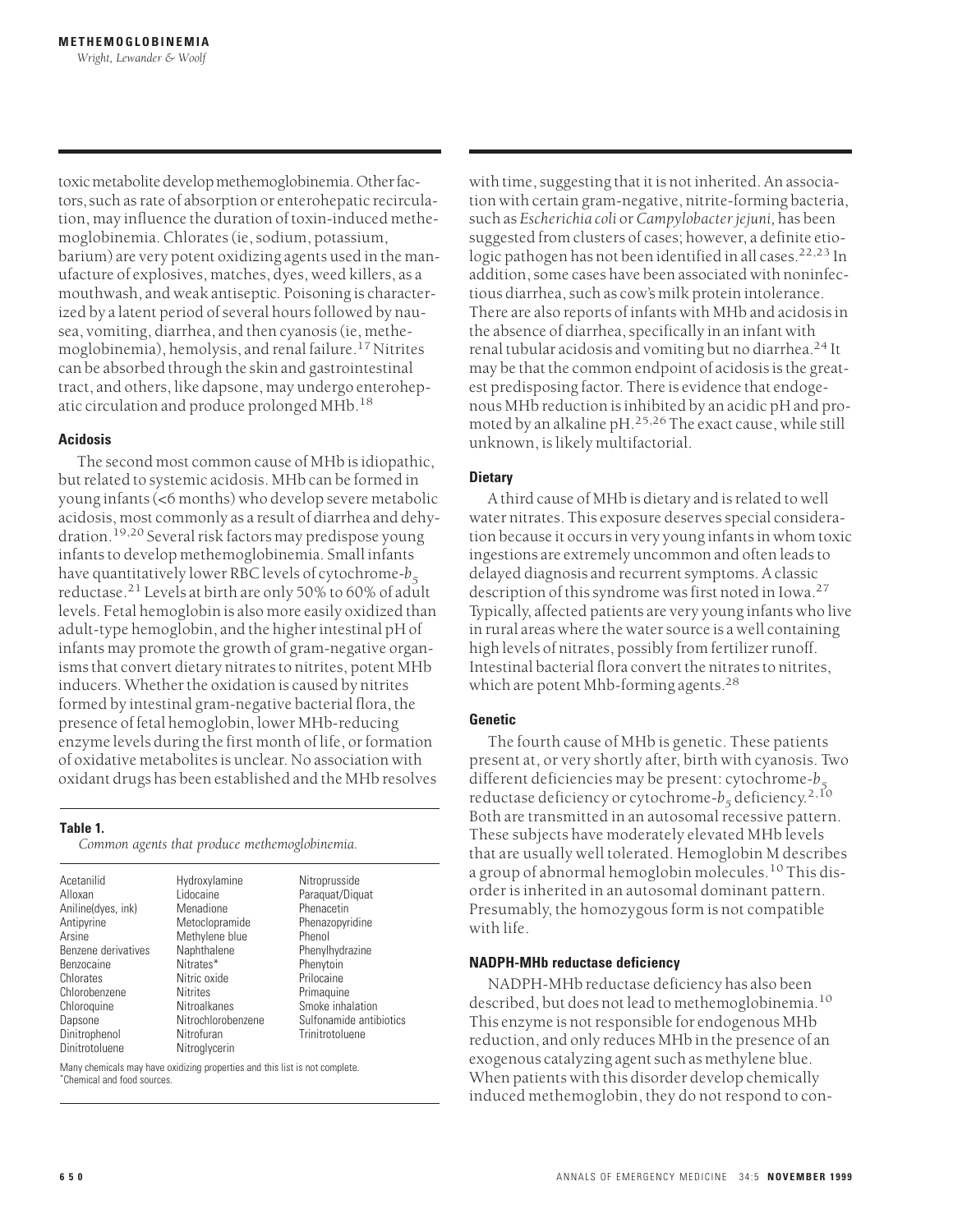ventional methylene blue therapy, because methylene blue is dependent on this enzyme to reduce MHb.

# DIFFERENTIAL DIAGNOSIS AND CLINICAL EFFECTS

The differential diagnosis for a small infant with cyanosis is much broader than that of a toddler, adolescent, or adult. Congenital causes of MHb are more likely to present in the first few hours or days of life. Idiopathic MHb associated with acidosis occurs in this age group, as well as MHb caused by well water nitrites. At 4 months and older, infants may be exposed to benzocaine in teething gels as a cause of MHb. Benzocaine is an analogue of aniline and can be metabolized to the same oxidative metabolite as aniline. Figure 2 summarizes the clinical decisionmaking in determining the etiology of cyanosis in children.

Small infants with methemoglobinemia present similarly to patients with cyanotic congenital heart disease,

with cyanosis that fails to respond to supplemental oxygen, a lack of significant pulmonary findings, and clear chest radiographs. Depending on the degree of cyanosis, metabolic acidosis may also develop. A distinguishing feature of MHb on an arterial blood gas analysis is the paradoxical elevation of P $O<sub>2</sub>$  despite clinical cyanosis, and a normal calculated oxygen saturation. In contrast, children with cyanotic heart disease receiving supplemental oxygen have a low  $P_0$  and low calculated oxygen saturation. Interpretation of arterial blood gas analysis in patients with MHb is discussed later in this review.

Infants with sepsis may present with symptoms similar to methemoglobinemia, but usually respond to supplemental oxygen; although the patient with diarrhea, acidosis, and methemoglobinemia may also be septic. Congenital methemoglobinemia usually becomes apparent shortly after birth and produces few symptoms. Slightly older infants (from birth up to 4 to 6 months) may develop methemoglobinemia in the context of severe dehydration, diarrhea, and metabolic acidosis.

#### **Figure 2.**

*Clinical decisionmaking in methemoglobinemia. \*Some co-oximeters may misread sulfhemoglobin as MHb.*

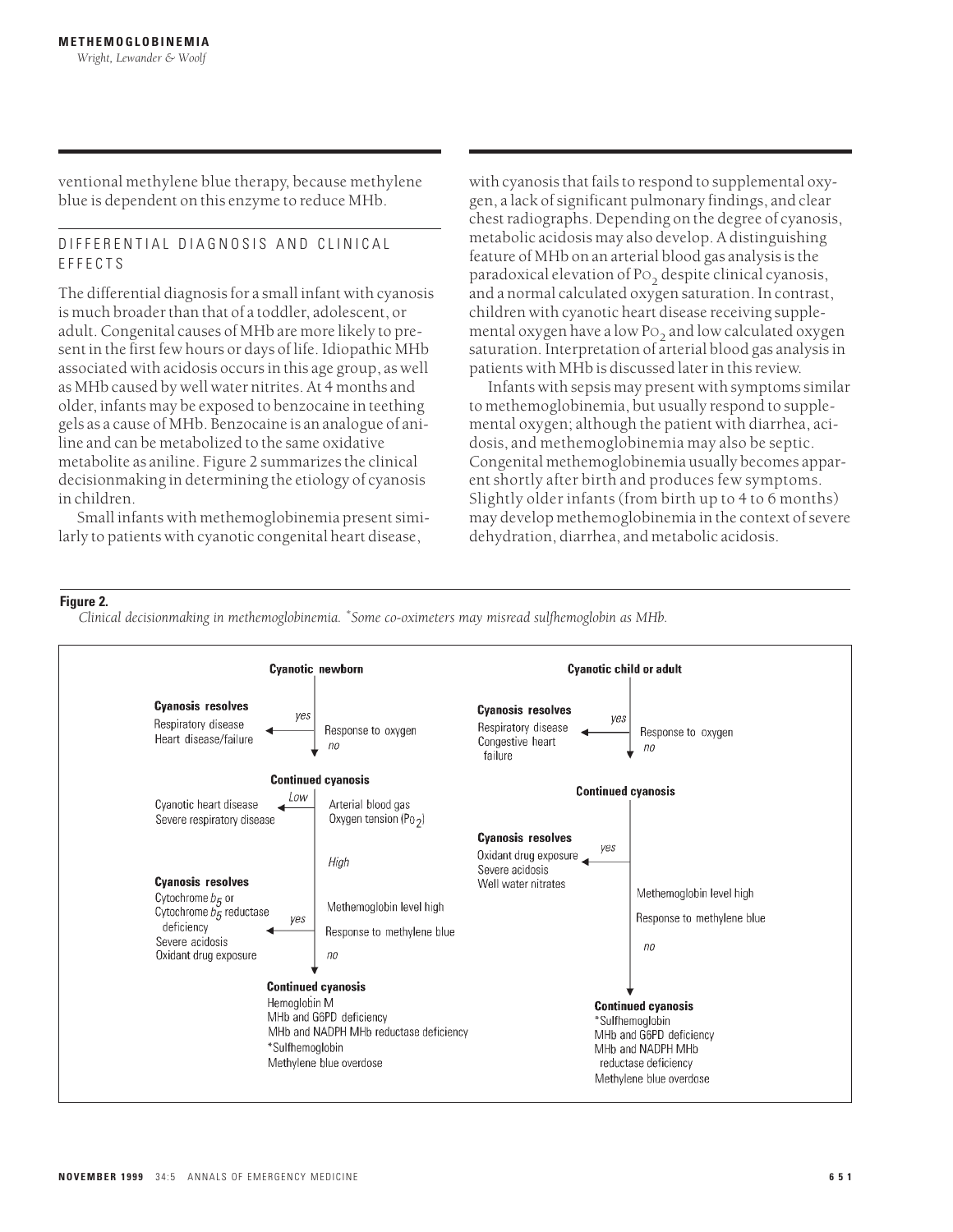In older children, the most likely cause of MHb is the ingestion of an oxidizing drug such as dapsone, phenazopyridine (Pyridium), or the nitroalkanes found in some nail polish removers. Patients exposed to an oxidizing agent usually develop cyanosis shortly after ingestion. In adolescents and adults, inhalant abuse may lead to methemoglobinemia resulting from volatile nitrites*.* A more complete list of agents associated with MHb is found in Table 1.

Toxin-induced sulfhemoglobin is a consideration in older children but is much less common than MHb. Sulfhemoglobinemia refers to the incorporation of a sulfur molecule into the heme moiety. The reaction requires that the heme moiety first be oxidized to MHb, then a second reaction occurs in which sulfur is bound covalently to the heme. Endogenous glutathione may serve as the sulfur donor. Most drugs that produce MHb can also produce sulfhemoglobin, and sulfhemoglobinemia may be confused with methemoglobinemia.<sup>29</sup> Sulfhemoglobin cannot be reduced to hemoglobin and does not respond to methylene blue or other antidotal therapy.<sup>30,31</sup> Symptoms, which tend to be milder than in patients with MHb, typically last for 1 to 6 months depending on the level of sulfhemoglobin. The diagnosis is confirmed by the finding of elevated levels of sulfhemoglobin by either spectrophotometry or gas chromatography/mass spectrometry.<sup>31</sup> Treatment is supportive; in severe cases, exchange transfusion may be useful.

Regardless of etiology, the severity of symptoms depends on the MHb level (Table 2). Levels are reported as a percentage of total hemoglobin. Cyanosis caused by MHb becomes clinically apparent at an MHb level of 1.5 g/dL. In a normal person, this is usually about 15% of total hemoglobin.Levels above 70% may cause death. Unfortunately, because MHb is generally expressed as a percent of total hemoglobin, levels may not correspond with symptoms in some patients. An anemic patient may have greater symptoms at a level of 20% than a nonanemic patient, because the oxygen-carrying capacity is lower and more easily compromised. For example, a patient with an MHb level of 20% and total hemoglobin of 15 g/dL still has 12 g/dL of functioning hemoglobin, whereas a patient with an MHb level of 20% and total hemoglobin of 8 g/dL has only 6.4 g/dL of functioning hemoglobin*.* Anemia, acidosis, respiratory compromise, and cardiac disease may make patients more symptomatic than expected for a given MHb level. Table 2 serves only as a guideline.

Drugs and chemicals that induce MHb may have toxicity separate from the MHb-inducing property. For exam-

ple, paraquat causes pulmonary fibrosis and patients with overdoses of this herbicide may present with a potentially misleading picture of hypoxia, shortness of breath, and cyanosis. Nitrites and nitrates are potent vasodilators and may lead to significant hypotension, exacerbating the toxicity of the methemoglobinemia. Quinones such as primaquine or chloroquine may be cardiotoxic. Oxidantinduced hemolysis frequently follows methemoglobinemia, although the onset of hemolysis is usually delayed by 12 to 24 hours after drug exposure. Some drugs, such as dapsone and aniline, produce a rebound methemoglobinemia, in which MHb levels increase 4 to 12 hours after successful methylene blue therapy.<sup>16,32,33</sup> Discussion of all the potential toxicities of MHb-inducing agents is beyond the scope of this article; when treating a patient with known exposure to a specific agent, consultation with the regional poison control center and a clinical toxicologist is recommended.

#### **Laboratory diagnosis**

When a patient presents with obvious cyanosis, an arterial blood gas analysis and pulse oximetry reading are usually performed. Unfortunately, results of these tests may be normal or near normal in a patient with significant methemoglobinemia. Unless the clinician is familiar with the effect of MHb on these tests, the results may delay diagnosis.

**Arterial blood gas analysis.** Arterial blood gas analyzers are based on electrochemistry. Voltage changes are determined with high-impedance electrodes to measure pH and PCO<sub>2</sub> and electrical current changes deter-

#### **Table 2.**

*Symptoms associated with MHb blood concentrations.*

| <b>Methemoglobin</b><br><b>Concentration</b> | % Total<br>Hemoglobin <sup>*</sup> | Symptoms <sup>†</sup>                                              |
|----------------------------------------------|------------------------------------|--------------------------------------------------------------------|
| $<$ 1.5 g/dL                                 | $<$ 10                             | None                                                               |
| $1.5 - 3.0$ g/dL                             | $10 - 20$                          | Cyanotic skin discoloration                                        |
| $3.0 - 4.5$ g/dL                             | $20 - 30$                          | Anxiety, lightheadedness,<br>headache, tachycardia                 |
| $4.5 - 7.5$ g/dL                             | $30 - 50$                          | Fatique, confusion, dizziness,<br>tachypnea, increased tachycardia |
| $7.5 - 10.5$ g/dL                            | $50 - 70$                          | Coma, seizures, arrhythmias,<br>acidosis                           |
| $>10.5$ g/dL                                 | >70                                | Death                                                              |

\* Assumes hemoglobin = 15 g/dL. Patients with lower hemoglobin concentrations may experience more severe symptoms for a given percentage of MHb level.

† Patients with underlying cardiac, pulmonary, or hematologic disease may experience more severe symptoms for a given MHb concentration.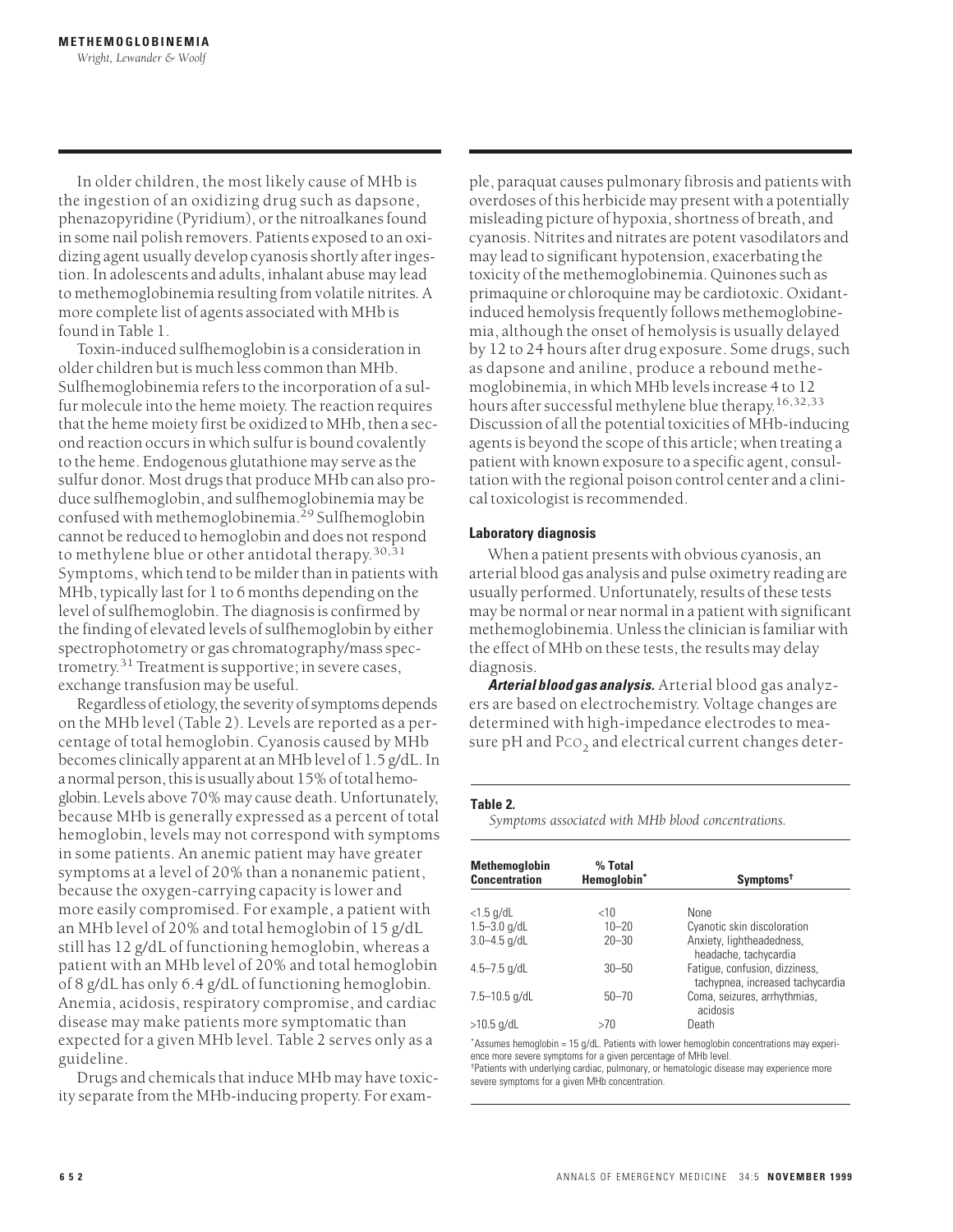mined to measure Po<sub>2</sub>.<sup>34,35</sup> Po<sub>2</sub> refers to dissolved gas and not to oxygen molecules bound to hemoglobin. Subjects with MHb may have normal Po<sub>2</sub> levels despite life-threatening MHb. Serum bicarbonate and hemoglobin oxygen saturation are then calculated from the pH and  $PCO<sub>2</sub>$  values using the Henderson-Hasselbach equation<sup>34,35</sup> for serum bicarbonate and the standard oxygen-hemoglobin saturation curve for oxygen saturation. Unfortunately, this conversion relies on the assumption that normal hemoglobin is present. The presence of dyshemoglobins that cannot carry oxygen, but do not interfere with pulmonary oxygen diffusion, results in falsely elevated oxygen saturation values. MHb, sulfhemoglobin, and carboxyhemoglobin falsely elevate the calculated oxygen saturation.

**Pulse oximetry.** The pulse oximeter measures light absorbance at only 2 wavelengths: 660 nm and 940 nm.36,37 The device measures the pulsatile and background light absorbance to create a pulse-added absorbance at each wavelength. This pulsatile absorbance corresponds to arteriolar contributions to absorbance above the tissue and venous background and primarily reflects arteriolar hemoglobin absorbance. Both oxyand deoxyhemoglobin absorb light at 660 and 940 nm; it is the ratio of the absorbance at the 2 wavelengths from which a pulse oximeter determines oxygen saturation. The machines are calibrated from empiric data on healthy individuals who had simultaneous co-oximetry measurement of arterial oxygen saturation. A ratio of absorbance (660 nm/940 nm) of 0.43 corresponds to 100% oxygen saturation, and a ratio of 3.4 corresponds to 0% oxygen saturation. In the absence of a dyshemoglobin, an absorbance ratio of 1.0 corresponds to an oxygen saturation of approximately  $85\%$ .<sup>36,37</sup> MHb absorbs light almost equally at both 660 and 940 nm. In the presence of 100% methemoglobin, therefore, the absorbance ratio of light at 660 nm over 940 nm is about 1.0 and the pulse oximeter reading is approximately 85% oxygen saturation.36,37 At lower levels of MHb, oxygen saturation measured by pulse oximetry is slightly lower. However, when MHb levels reach 30% to 35%, the light absorbance ratio reaches a plateau, and the pulse oximeter reading becomes stable in the 82% to 86% range independent of actual MHb levels. Only the presence of deoxyhemoglobin can lower the pulse oximeter reading below this range. The pulse oximeter detects significant levels of MHb as mild to moderate oxygen desaturation; unfortunately, it cannot be used to determine the actual percentage of MHb in the blood.

#### **Co-oximetry**

**Co-oximetry is an accurate method of measuring MHb.** A co-oximeter is also a simplified spectrophotometer, but unlike a pulse oximeter, it measures light absorbance at 4 different wavelengths. These wavelengths correspond to specific absorbance characteristics of deoxyhemoglobin, oxyhemoglobin, carboxyhemoglobin, and hemoglobin.<sup>38</sup> A peak absorbance of light at 630 nm is used to characterize MHb. This machine also measures carboxyhemoglobin, oxyhemoglobin, and deoxyhemoglobin directly. In some newer models, blood pH,  $P_0$  and  $P_0$ , sulfhemoglobin, or cyanomethemoglobin may be measured. Sulfhemoglobin has a high absorbance peak at 614 nm, which overlaps to 630 nm and may be reported as methemoglobin on older machines. In the case of combined co-oximeters and blood gas analysis machines, oxygen saturations values reflect the contributions of all 4 types of hemoglobin and will be reliable. However, these machines are not universally available in clinical laboratories. Therefore, clinicians must be familiar with the type of machine used in their clinical laboratory to correctly interpret the result. Interpreting the results from a blood gas analyzer without co-oximetry may lead to misdiagnosis since the oxygen saturation will have been calculated and not measured.

**Bedside tests.** The primary diagnostic consideration in a patient with cyanosis is to differentiate deoxyhemoglobin from MHb. Blood containing high concentrations of MHb appears chocolate brown as opposed to the dark red/violet of deoxygenated blood. A simple bedside test is to place 1 or 2 drops of the patient's blood on white filter paper. The chocolate brown appearance of MHb does not change with time; deoxyhemoglobin appears dark red/violet initially but brightens after exposure to atmospheric oxygen. Gently blowing supplemental oxygen onto the filter paper hastens the reaction with deoxyhemoglobin but does not affect MHb.

**Potassium cyanide test.** The potassium cyanide test can distinguish between sulfhemoglobin and MHb. MHb reacts with cyanide to form cyanomethemoglobin. Cyanomethemoglobin is bright red, as opposed to the chocolate brown color of MHb. Sulfhemoglobin is similar in appearance to MHb. However, this dyshemoglobin is inert and does not bind cyanide.<sup>39</sup> After the addition of a few drops of potassium cyanide, MHb turns bright red, but sulfhemoglobin remains dark brown.<sup>39</sup> The potassium cyanide reagent added is known as Drabkin's reagent and may be found in most analytical chemistry laboratories.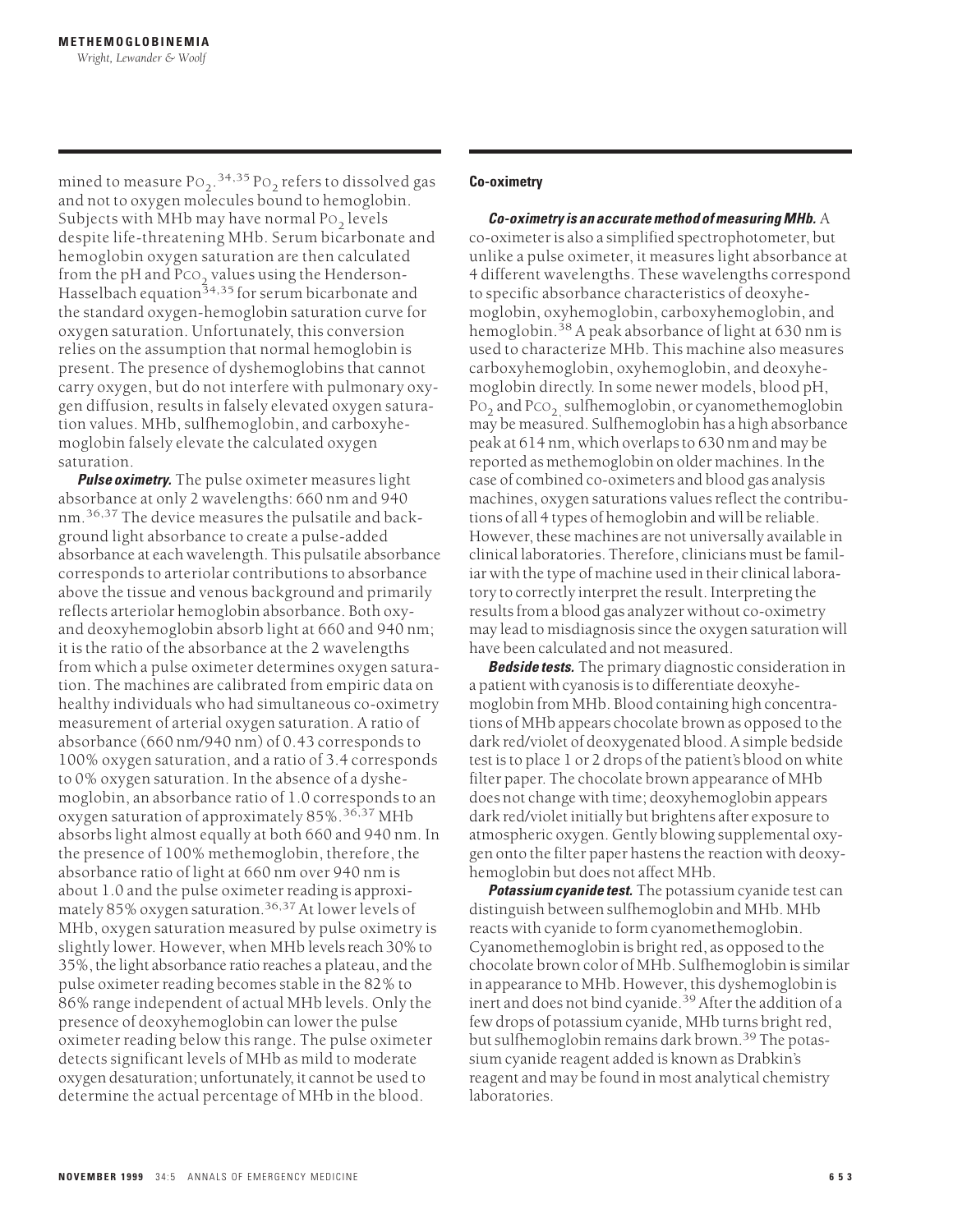# CURRENT TREATMENT

Once recognized and confirmed, life-threatening methemoglobinemia must be treated rapidly. However, not all patients require antidotal therapy, and many do well with only supportive care. Furthermore, patients with chronic congenital methemoglobinemia, like the patient with cyanotic heart disease, may have adapted to the chronic cyanosis, such that very high levels of MHb are tolerated without any overt symptoms. Treatment of these patients and patients with acute MHb is summarized in the following text.

#### **Toxin/dietary/idiopathic MHb**

After an acute exposure to an oxidizing agent, the treatment action level is considered to be approximately 20% MHb in symptomatic patients and 30% in asymptomatic patients.<sup>40</sup> Patients who are symptomatic or have significant concurrent problems that compromise oxygen delivery (heart disease, lung disease, carbon monoxide poisoning, or anemia) should be treated at levels between 10% and 30%. Treatment of patients with ischemic heart disease or a history of cerebral vascular disease must be individualized. Because MHb levels are typically reported as a percentage, the symptomatology may vary depending on the total hemoglobin level. The treatment of choice for severe acute MHb is methylene blue. Methylene blue is provided as a 1% solution (10 mg/mL). The dose is 1 to 2 mg/kg (0.2 mL/kg of a 1% solution) infused intravenously over 3 to 5 minutes*.* The dose may be repeated at 1 mg/kg if MHb does not resolve within 30 minutes. Methylene blue should reduce MHb levels significantly in less than an hour.<sup>41</sup> Infants with methemoglobinemia resulting from diarrhea and acidosis may improve with aggressive hydration and bicarbonate to correct the acidosis. However, MHB levels greater than 20% should be treated with methylene blue.

A sometimes forgotten treatment measure is dextrose. The major source of NADH in the RBC is the catabolism of sugar through glycolysis. For endogenous reducing enzymes to be effective, glucose must be in adequate supply*.* Dextrose is also necessary to form NADPH via the hexose monophosphate shunt, which is necessary for methylene blue to be effective. Although there are no specific data with respect to MHb, we believe maintenance amounts of dextrose should be provided for normoglycemic patients and standard dextrose therapy should be administered to hypoglycemic patients.

#### **Methylene blue: Complications of therapy**

Complications of methylene blue treatment have been reported in 2 groups: patients with G6PD deficiency and small infants. Patients with G6PD deficiency may develop a Heinz body hemolytic anemia from methylene blue.32,42 Paradoxically, methylene blue is actually an oxidant; the metabolic product leukomethylene blue is the reducing agent. Large doses of the drug (4 mg/kg) may result in proportionately higher levels of the oxidizing agent, methylene blue, rather than the reducing agent, leukomethylene blue.<sup>32</sup> Thus, methylene blue (1 to 2 mg/kg) may induce both hemolysis, and paradoxically, methemoglobinemia in patients with G6PD deficiency. The perinatal administration of higher doses of methylene blue (4 mg/kg) given amniotically has been reported to induce hemolysis and methemoglobinemia in non–G6PD-deficient infants.<sup>43</sup>

A second caution regarding methylene blue in G6PD deficiency is related to the efficacy of the drug in reducing MHb in these patients. G6PD is the first enzyme in the hexose monophosphate shunt, which is the sole source of NADPH in the RBC. Patients with G6PD deficiency may not produce sufficient NADPH to reduce methylene blue to leukomethylene blue; thus, methylene blue therapy may be ineffective.32,42

Given the increased risk with methylene blue and the potential ineffectiveness of the drug, the most effective treatment in severely G6PD-deficient patients with lifethreatening methemoglobinemia may be exchange transfusion.<sup>44</sup> However, many patients have only a partial enzyme deficiency. Methylene blue may still lower MHb levels, and the resultant hemolysis may be mild. Therefore, methylene blue is still the first-line treatment in G6PD-deficient patients with life-threatening MHb, and exchange transfusion is reserved only for patients in whom methylene blue treatment is ineffective. We recommend starting with a lower dose of methylene blue (0.3 to 0.5 mg/kg) and titrating upward to further reduce MHb, if necessary. If the patient's condition worsens, methylene blue treatment is abandoned and exchange transfusion considered.

An additional caveat involves the patient with relapsing MHb, in which MHb levels decrease after methylene blue, but subsequently rise again to toxic levels. These patients may have had inadequate decontamination, or may have ingested an agent that produces MHb cyclically such as aniline, benzocaine, or dapsone. These agents are metabolized to reactive metabolites that oxidize hemoglobin. The redox reaction to form MHb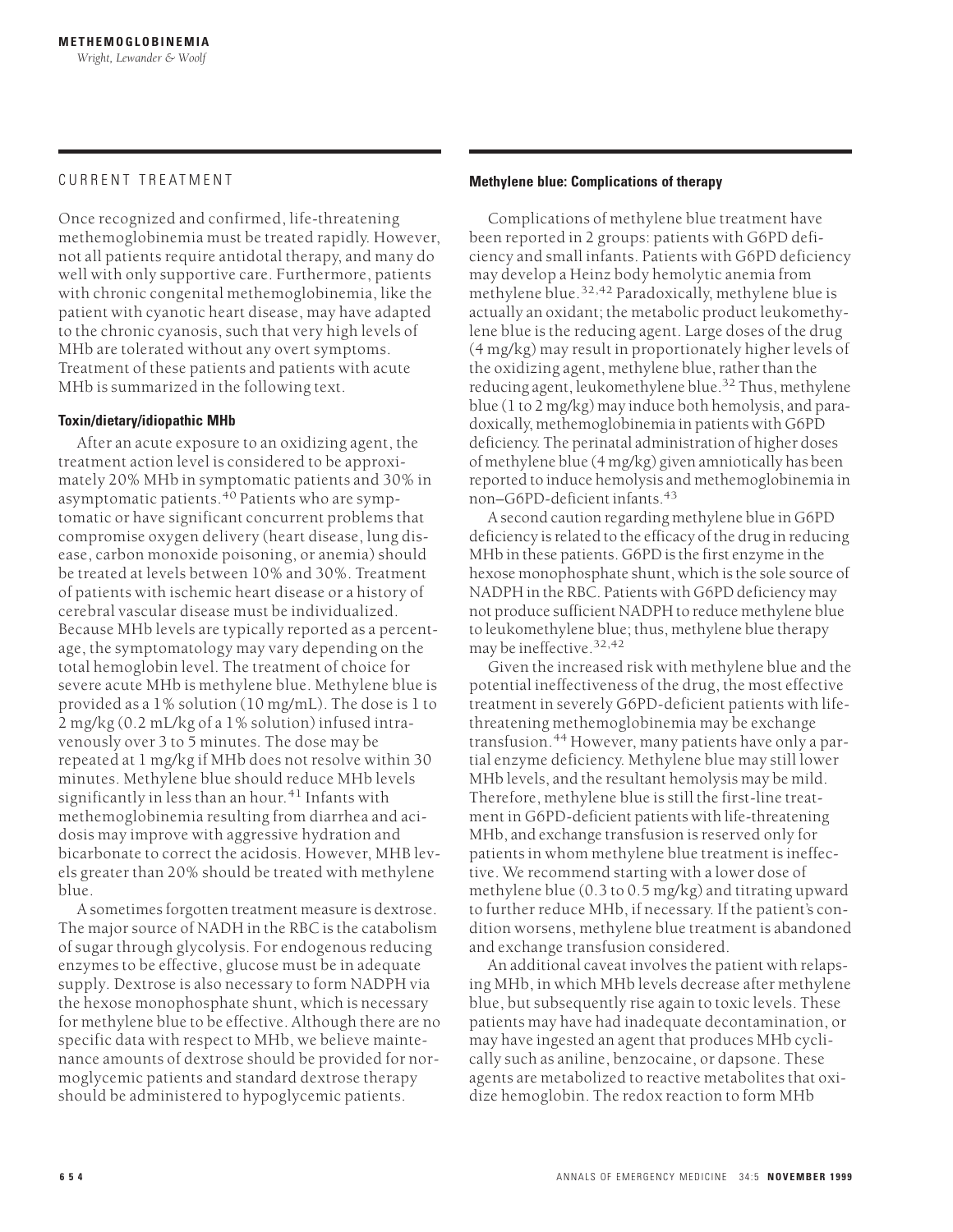regenerates the parent compound, which can then be remetabolized to the oxidative metabolite.<sup>32</sup> Attention should be paid to adequate decontamination with charcoal. The use of continuous infusions of methylene blue, cytochrome P-450 inhibitors, and exchange transfusions have all been used in the management of such patients, but cannot be considered standard therapy.17,44-46

# ALTERNATIVE TREATMENTS

Several investigators have recently suggested alternatives to methylene blue therapy. Given that MHb can be caused and reversed by various agents, multiple potential antidotes exist and can be tailored to specific drugs. Two potential mechanisms of action exist: altering the metabolism of the toxin or directly reducing MHb.

#### **Antidotes that alter metabolism**

Coleman et al $47$  have studied the use of cytochrome P-450 inhibitors to prevent the formation of reactive metabolites from agents such as dapsone. Dapsone is converted by the cytochrome P-450 system to a highly reactive hydroxylamine intermediate, This metabolite oxidizes hemoglobin to MHb and in the process regenerates dapsone, which cycles to the hydroxylamine intermediate again, subsequently inducing further MHb. The cyclic nature of dapsone-induced methemoglobinemia may account for the frequently cited "rebound" MHb caused by this agent.17,45,46 There are multiple reports of patients with dapsone poisoning successfully treated with methylene blue who subsequently redevelop methemoglobinemia. Several treatment modalities have been suggested. Berlin et al<sup>46</sup> described a patient with dapsone overdose and recurrent MHb treated with a continuous infusion of methylene blue.<sup>46</sup> Others have recommended repetitive charcoal to interrupt the suspected enterohepatic circulation of dapsone.<sup>45</sup> Tingle et al<sup>48</sup> have demonstrated that P-450 inhibitors such as cimetidine and ketoconazole block the formation of the hydroxylamine intermediate from dapsone and sulfasalazine in vitro. Both agents produce MHb via reactive metabolites. A controlled study in patients receiving long-term dapsone treatment for dermatitis herpetiformis demonstrated significantly lower levels of MHb in patients receiving cimetidine than in control patients.<sup>47</sup> However, the efficacy of cimetidine in dapsone overdose has not been reported.

#### **Direct reducing agents**

Another potential alternative to methylene blue is *N*acetylcysteine (NAC). NAC is currently used as the anti-

dote for acetaminophen poisoning. Cysteine is a component of glutathione, and contains a reduced sulfhydryl group. NAC, unlike glutathione, is permeable to cell membranes. In the context of acetaminophen poisoning, NAC is believed to act both as a precursor to glutathione synthesis and as an electron donor, directly reducing the reactive metabolite or modifying the inflammation induced by oxidation.<sup>49</sup> In an in vitro study, we demonstrated that NAC significantly increases the rate of MHb reduction compared with controls.49We have also shown that NAC is effective during G6PD inhibition in vitro.<sup>50</sup> One previous in vivo study also demonstrated that NAC increased the rate of reduction of MHb induced by acetaminophen poisoning in cats.<sup>51</sup> Because glutathione synthesis is not dependent on NADPH, it is possible that NAC may be a more effective and safe antidote for MHb in patients with G6PD deficiency than methylene blue. However, these studies are preliminary, and further study is necessary before NAC can be recommended as an alternative MHb antidote.

In summary, the most common etiology of MHb is exposure to an oxidizing agent. These drugs may have additional toxicity that is independent of their MHBforming property. Most standard tests of oxygenation, such as arterial blood gas analysis and pulse oximetry, either do not detect MHb or underestimate its severity. Co-oximetry measurement is the most accurate test for MHb, but some rare diseases, such as sulfhemoglobin, may interfere with this test. Prompt recognition of the disease is paramount in providing adequate therapy. Treatment of this disorder may be lifesaving but is complicated in patients with G6PD deficiency and young infants.

#### REFERENCES

1. Stryer L: Oxygen transporting proteins, in Biochemistry, ed 3. New York: WH Freeman, 1988:143-171.

2. Jaffe ER: Enzymopenic hereditary methemoglobinemia: A clinical/biochemical classification. Blood Cells 1986;12:81-90.

3. Zinkham WH, Oski FA: Henna: A potential cause of oxidative hemolysis and neonatal hyperbilirubinemia. Pediatrics 1996;97:707-709.

4. Deleve LD, Kaplowitz N: Glutathione metabolism and its role in hepatotoxicity. Pharmacol Ther 1991;52:287-305.

5. Mazor D, Golan E, Philip V, et al: Red blood cell permeability to thiol compounds following oxidative stress. Eur J Haematol 1996;57:241-246.

6. Harris JW, Kellermeyer RW: The Red Cell. Cambridge, MA: Harvard University Press, 1970.

7. Luzatto L, Mehta A, Glucose-6-phosphate dehydrogenase deficiency, in Stanbury J, Wyngaarden J, Fredrickson D (eds): Metabolic Basis of Inherited Disease. New York: McGraw-Hill, 1993:2237-2266.

8. Ogata Y, Goto H, Kimura T, et al: Development of neo red cells (NRC) with the enzymatic reduction system of methemoglobin. Artif Cells Blood Substit Immobil Biotechnol 1997;25:417- 427.